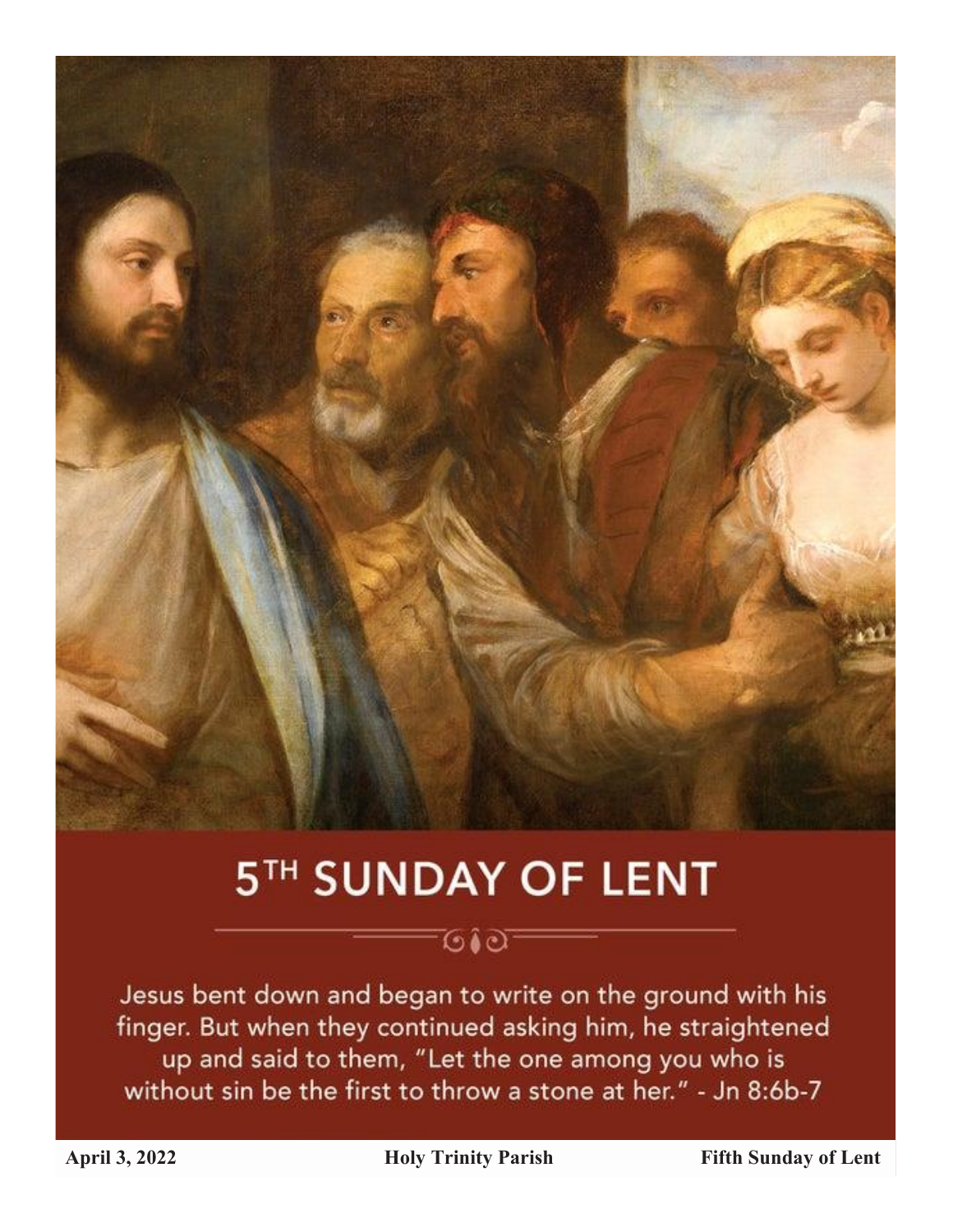### **Christian Mothers News**



 The "Layettes for Newborns" of Open Hands Ministry is a Baby Bundle Gift for each new Mother on WIC in Westmoreland Excela Hospital. Each Layette consists of a Crib Blanket, a Receiving Blanket, 2 Sleepers, 2 Onesies, a pair of Socks, a Hat, Bib & 12 Diapers.

 These items (which by law must be new) collected each February by Christian Mothers of Holy Trinity Church go into these "Layettes."



 The "Baby Closet" of Catholic Charities is for anyone who calls them needing Baby Items. The "Baby Closet" contains new or gently used Infant & Baby Clothes & Items up to size 2 Toddler as well as Bottles, Baby Wipes and Diapers, Etc.

 These items collected each February by Christian Mothers of Holy Trinity Church are welcomed and appreciated by the "Baby Closet."

 This year some items which were not on either "Layettes for Newborns" or "Baby Closet" lists were donated to St. Vincent de Paul's and Thrift Store in Latrobe.

\* Christian Mothers collects items for Blackburn Center each November.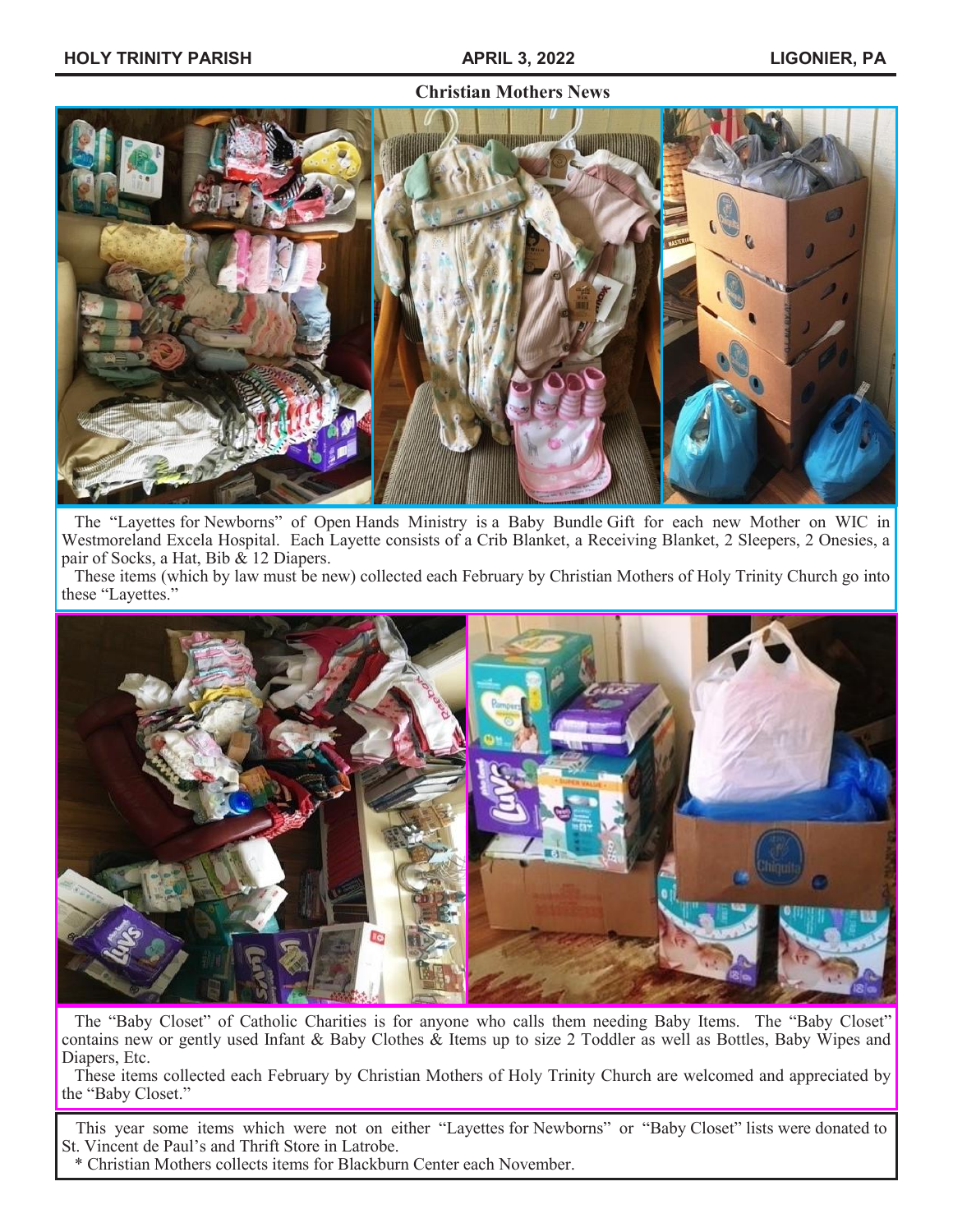## **FROM THE DESK OF FATHER ANTHONY………………………………….**

**We enter the Fifth Week of Lent today and our Lenten journey will soon be over for another year. The two weeks remaining before Easter can be a time of renewal of prayer; fasting and sacrifice; and almsgiving and mercy. Please prepare for the celebration the Easter Triduum! I hope that you have cleared your calendar and set aside this time to celebrate our Lord's Passion, Death, and Resurrection. We begin on Holy Thursday with the Mass of the Lord's Supper at 7:00PM; continue on Good Friday at 3:00PM with the Celebration of the Lord's Passion; and conclude with the celebration of the Easter Vigil on Holy Saturday at 8:30PM and Easter Sunday Masses at 8:00AM and 11:00AM. Have you thought about how else to prepare for Easter? A good Confession is part of a good Lent, which will lead to a more fruitful celebration of the Death and Resurrection of Jesus Christ. On Tuesday, April 5, confessions will be heard from 4:15PM until 5:30PM; on Wednesday, April 6, confessions will be heard after the 7:00PM Mass; and again the Sacrament of Confession will be celebrated on Thursday, April 7, from 9:00AM until 10:00AM.** 

**Thanks to everyone who welcomed Bishop Larry J. Kulick to our parish this past Wednesday! We are happy that Bishop Kulick celebrated Mass with and for us. I think the Bishop also enjoyed the reception. I appreciate the cooperation from so many parishioners which made the Bishop's pastoral visit so pleasant.**

**GREAT NEWS! We have gone over the diocesan goal for this year's Diocesan Lenten Appeal! As of Sunday, March 27, we have received \$53,853 in gifts from 103 donors. We are \$2,856 over the goal of \$50,997. We have achieved 105.6% of the goal. As you know, any additional gifts will be returned to Holy Trinity. I hope this will encourage parishioners who have not yet responded to contribute to the DLA. No gift is too small. "Sharing Our Gifts" ensures that the work of the Church can be accomplished. Thanks for your consideration of sharing your gift with others.**

**I know it is two weeks away, but just a reminder that Mass on Easter Monday, April 18, will be at 9:00AM. Thanks.**

**Are you up-to-date with your clearances? If you don't know when your clearances will expire, we will be happy to let you know and help you obtain updated clearances. Thanks for your cooperation.**

**Please take a look at FORMED on the internet! Just a reminder that our parish has a subscription to this great resource. If you are looking for some inspirational material during the Season of Lent, take a look at the video Triduum: A Spiritual Pilgrimage. Check out Easter in Art and Into His Likeness: Be Transformed as a Disciple of Christ. You might also be interested in A Bible Study on the Sorrowful Mysteries of the Rosary. Also, for the children among us, FORMED will have a daily video with Brother Francis that will explain different aspects of Lent. I highly recommend FORMED to all parishioners and I also remind you – it is available at no cost to parishioners. Please take advantage of this.**

## **GOD THE FATHER OF MERCIES, HAVE MERCY ON US! GOD THE SON, JESUS CHRIST, CRUCIFIED AND RISEN, HAVE MERCY ON US! GOD THE HOLY SPIRIT, DESCENDING UPON US IN GLORY, HAVE MERCY ON US!**

 Pope Francis has asked our parish to support the Pontifical Good Friday Collection, which helps Christians in the Holy Land. Your support helps the church minister in parishes, provide Catholic schools and offer religious education. The Pontifical Good Friday Collection also helps to preserve the sacred shrines.

 The pandemic hit particularly hard the Christians in the Holy Land. Most of them depend on pilgrimages to work. In these times of crisis, the Pontifical Good Friday Collection is also necessary to meet the basic needs of the People of God still living in this Land where the Church was born.

 When you contribute to the Pontifical Good Friday Collection, you become an instrument of peace and join with Catholics around the world in solidarity with the Church in the Holy Land. Please be generous! For more information about Christians in the Holy Land, visit www.myfranciscan.org/good-friday.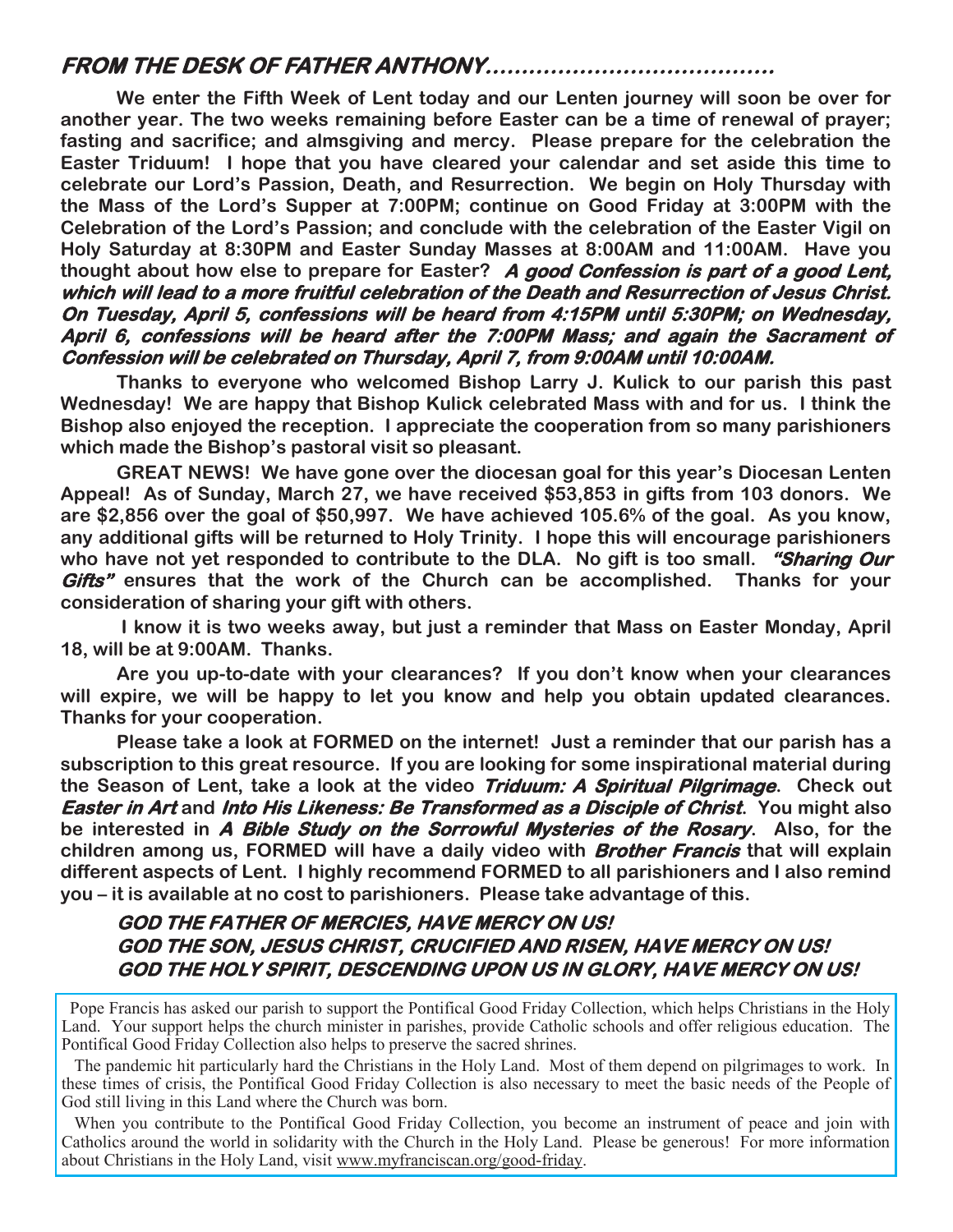

March 21 Intergenerational Faith Formation Event! Our Faith Formation participants welcomed parishioner Dr. Rich Gosser, from *Rich in Mercy.* Dr. Gosser gave an informative presentation on Catholic social teaching combined with a presentation of his work in Haiti. No one person can do everything, but each of us is called to do something! May our Lenten almsgiving be a reflection of our response to the needs of the poor.

St. Raymond of the Mountains Parish in Donegal, PA invites you to attend a public devotion honoring The Divine Mercy of Jesus. Sunday, April 24, 2022 from 2:30 to 3:30 PM.

# Parish Activities Calendar for April 2022

A=Atrium C=Church CA=Children's Atrium CR= Class Room PH= Parish Hall L=Loft PL=Parish Library SL= Old School Library PMR=Parish Meeting Room All Times Are PM Unless Otherwise Indicated.

| <b>Sun</b>                                                          | <b>Mon</b>                                                      | <b>Tue</b>                                                                                             | <b>Wed</b>                                                                                                                                                                                           | Thu                                                                                                                        | <b>Fri</b>                                                                                                                          | <b>Sat</b>                                                                                                                                                                                                    |
|---------------------------------------------------------------------|-----------------------------------------------------------------|--------------------------------------------------------------------------------------------------------|------------------------------------------------------------------------------------------------------------------------------------------------------------------------------------------------------|----------------------------------------------------------------------------------------------------------------------------|-------------------------------------------------------------------------------------------------------------------------------------|---------------------------------------------------------------------------------------------------------------------------------------------------------------------------------------------------------------|
| $\overline{3}$<br>2nd Collection<br>for the Food<br>Bank<br>00D BAN | $\overline{A}$<br><b>Faith Formation</b><br>$6:00 - 7:30 - CR$  | <i>Adoration</i><br>$8:30 AM - 4:00$<br>Forgiveness<br>econciliatio<br>Confession<br>$4:15 - 5:30 - C$ | <b>No Morning</b><br>6<br><b>Mass</b><br><b>Evening Mass</b><br>during Lent at<br>$7:00 PM - C$<br>enand<br>Forgiveness<br>Reconciliation<br>onversion<br>Confession<br>after the 7 PM<br>$Mass - C$ | Your<br>n'hi are<br>forgiven<br>Conte<br>enand<br>Forgiveness<br>Reconciliatio<br>Confession<br>$9:00 - 10:00$<br>$AM - C$ | 8<br>Stations of the<br>$Cross 7:00 - C$<br>Stations<br><b>CROSS</b>                                                                | 9<br>8:00 AM<br><b>Morning Mass</b><br>$during$ Lent - $C$<br>Catechesis of<br>the Good<br>Shepherd<br>Children's<br><b>Sessions</b><br>$9:00 - 11:00 AM$<br>$-CA$<br><b>Bible Study</b><br>$6:30 - 7:30 - A$ |
| 10<br>Palm<br>Sunday<br>'osanna'                                    | $\overline{11}$<br><b>Faith Formation</b><br>$6:00 - 7:30 - CR$ | 12<br>Holy Hour<br>$3:00 - 4:00 - C$                                                                   | No Morning<br><b>Mass</b><br><b>Evening Mass</b><br>during Lent at<br>$7:00 PM - C$                                                                                                                  | 14<br>$\mathcal{H}$ oly<br>Chursday<br>Holy Thursday<br>Mass at<br>$7:00 - C$<br>Parish Office<br>Closed                   | 15<br>$L$ $00C$<br>-Riday<br>$3:00 - C$<br>Passion of the<br>Lord<br>Stations of the<br>$Cross 7:00 - C$<br>Parish Office<br>Closed | 16<br><b>HOLY SATURDAY</b><br>Easter Vigil<br>Mass at $8:30 - C$                                                                                                                                              |